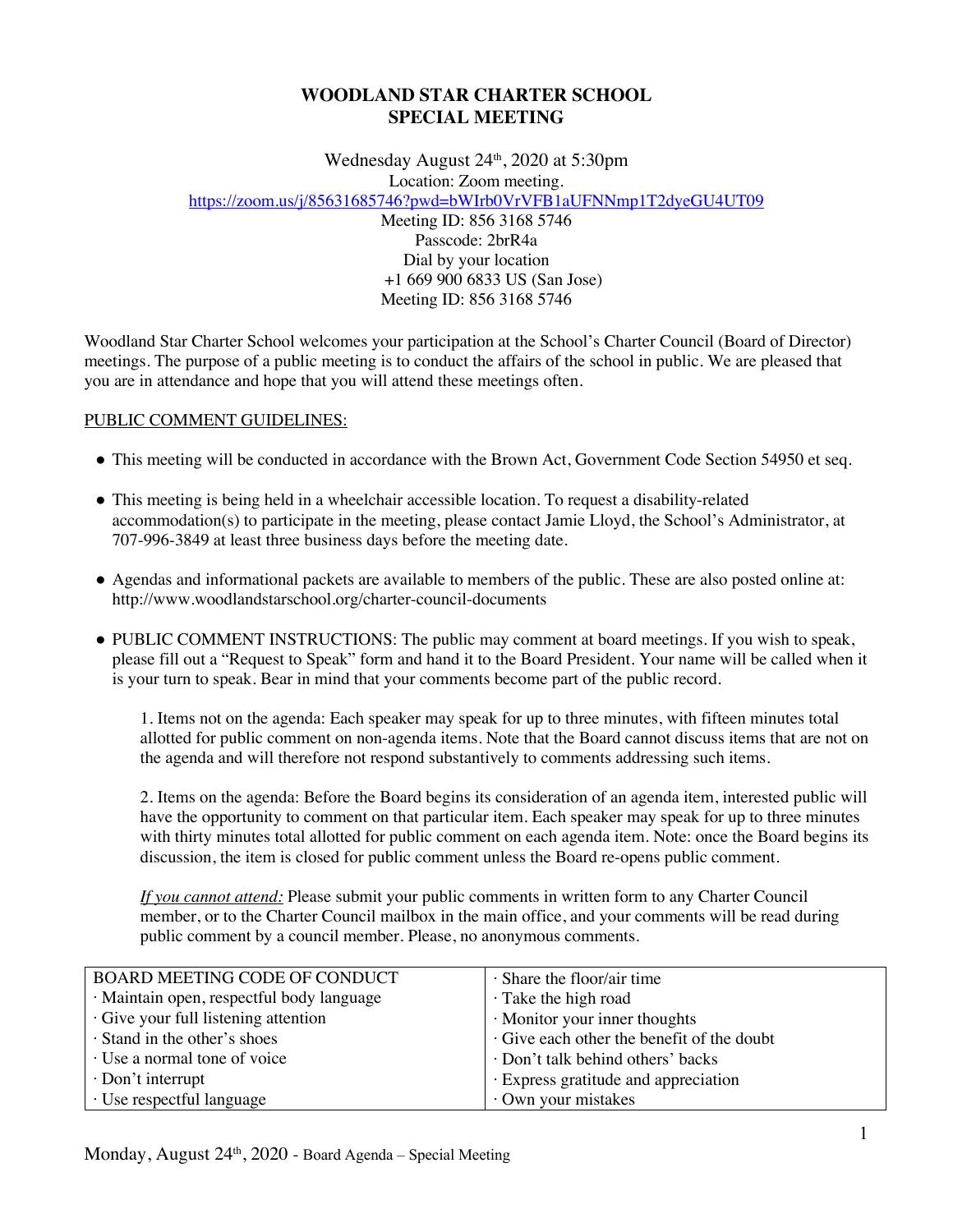Agendas are available to the public at the meetings, or online: http://www.woodlandstarschool.org/chartercouncil-documents. The agendas are posted online and at school 72 hours before every regular meeting. All meetings are conducted in accordance with the Brown Act, Governance Code Section 54950 et seq.

## **WOODLAND STAR CHARTER SCHOOL SPECIAL MEETING**

Wednesday August 24<sup>th</sup>, 2020 at 5:30pm Location: Zoom meeting. https://zoom.us/j/85631685746?pwd=bWIrb0VrVFB1aUFNNmp1T2dyeGU4UT09 Meeting ID: 856 3168 5746 Passcode: 2brR4a Dial by your location +1 669 900 6833 US (San Jose) Meeting ID: 856 3168 5746 Find your local number: https://zoom.us/u/aCmW1FXlV

# **AGENDA**

## **Procedural (5:30 pm)**

A. CALL TO ORDER Meeting called to order by Board President at:

Verse and Welcome:

*Imbue thyself with the power of imagination. Have courage for the truth. Sharpen thy feeling for responsibility of soul.*

B. ROLL CALL

**Robert Stewart**, Board President (Robert S) **Brooke Sevenau**, Vice President (Brooke S) **Laela French**, Secretary (Laela F) **Katie Tomola**, Board member (Katie T) **Deborah Zitrin**, Board member (Deborah Z) **Aimee Landers** Board member (Aimee L) **Barbara Fitzmaurice**, Board member (Barbara F)

| Present | Absent |
|---------|--------|
|         |        |
|         |        |
|         |        |
|         |        |
|         |        |
|         |        |
|         |        |

#### C. DESIGNATE A TIMEKEEPER FOR MEETING:

D. ADJUSTMENT OF AGENDA (if any)

#### **Consent Agenda Items (5:35 pm)**

All matters listed under the consent agenda are considered by the Board to be routine and will be approved/enacted by the Board in one motion in the form listed below. Unless specifically requested by a Board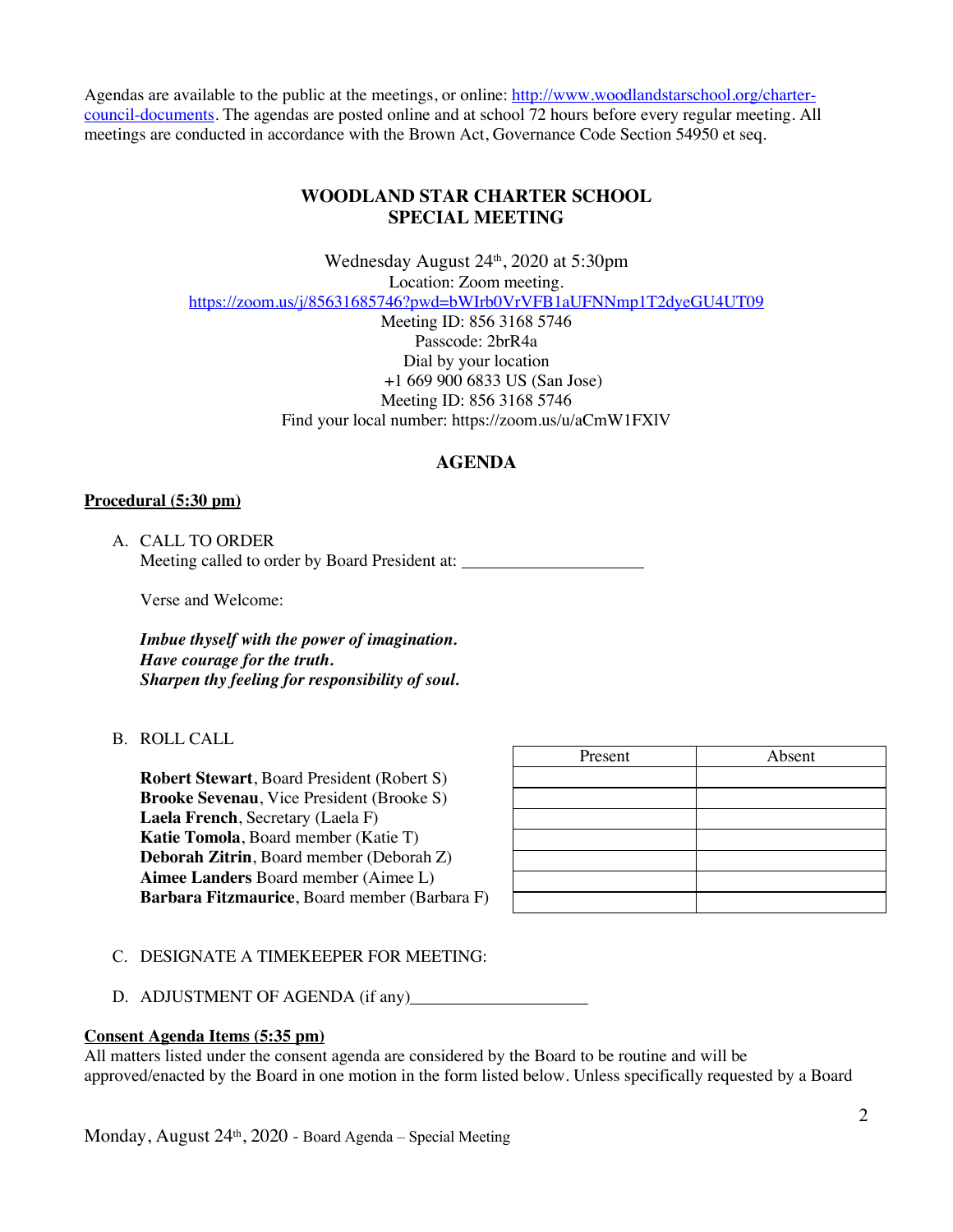member for further discussion or removed from the agenda, there will be no discussion of these items prior to the Board voting on them.

## A. **AGENDA** - August 24th, 2020

| Staff Recommendation: Approve all consent agenda items |  |  |
|--------------------------------------------------------|--|--|
|                                                        |  |  |

| Action:      |                                   |          |  |
|--------------|-----------------------------------|----------|--|
| Motioned by: |                                   | Nays:    |  |
| Seconded by: |                                   | Abstain: |  |
|              | the control of the control of the |          |  |

Notes on vote above:

### **Communications (5:40 pm)**

PUBLIC COMMENT (If a member of the public plans to speak during this time, please be sure to read the meeting guidelines on page 1 and fill out a "Request to Speak" form and hand it to the Board President. Your name will be called when it is your turn to speak. Bear in mind that your comments become part of the public record. Note: the Board cannot discuss items that are not on the agenda and will therefore not respond substantively to comments addressing such items.

1. Comment on Closed Agenda items.

### **Information Items - reports and other items scheduled for information & discussion**

1. None

## **Items scheduled for action and discussion**

1. None

## **• Recess to closed session**

1. CONFERENCE WITH LEGAL COUNSEL—ANTICIPATED LITIGATION Significant exposure to litigation pursuant to paragraph (2) or (3) of subdivision (d) of section 54956.9: (2 cases)

## **• Reconvene and ratify closed session decisions**

1. Board actions taken:

## **NEXT REGULAR MEETING: September 9, 2020**

## **• Items for next meeting agenda:**

**• Items for future agenda:**

## **• Closing Verse:**

*"A healthy social life is found, when, in each individual, the whole community finds its reflection, and when, in the community, the virtue of each one is living."*